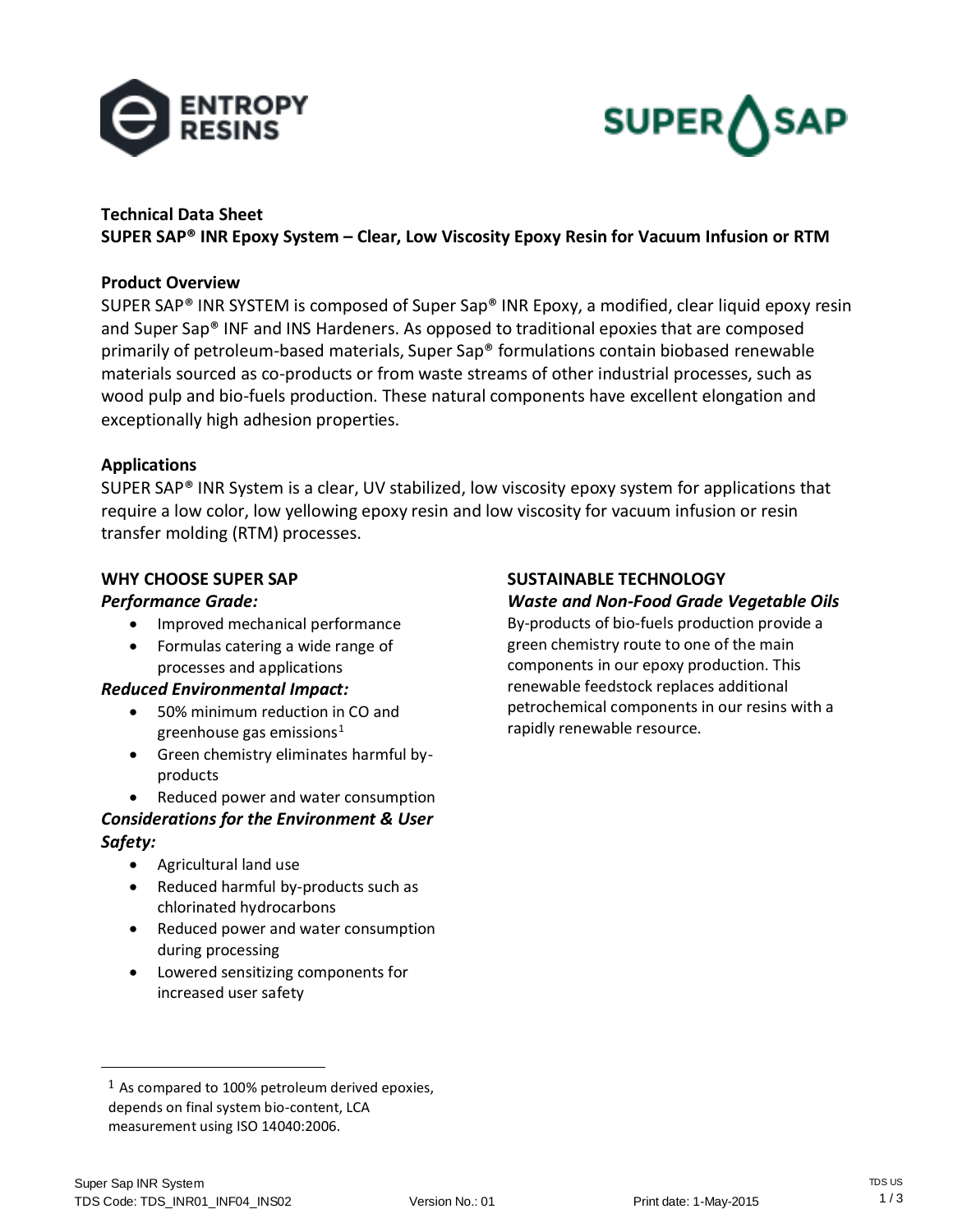| <b>Product Combo (Epoxy/Hardener)</b> | INR/INF                                                          | INR/INS                                                                                 |  |  |  |  |
|---------------------------------------|------------------------------------------------------------------|-----------------------------------------------------------------------------------------|--|--|--|--|
|                                       |                                                                  |                                                                                         |  |  |  |  |
| <b>Key Features</b>                   | Excellent clarity, UV stability,<br>Low yellowing, Low viscosity | Excellent clarity, UV stability,<br>Low yellowing, Low viscosity,<br>Long working times |  |  |  |  |
| <b>Applications</b>                   | Infusion, RTM, Lite RTM                                          | Infusion, RTM, Lite RTM                                                                 |  |  |  |  |
| <b>Potential Use</b>                  | Marine, Transportation                                           | Marine, Transportation                                                                  |  |  |  |  |
| Performance Data <sup>2</sup>         |                                                                  |                                                                                         |  |  |  |  |
| Tensile Modulus (psi) <sup>3</sup>    | 490,000                                                          | 590,000                                                                                 |  |  |  |  |
| Tensile Strength (psi) <sup>2</sup>   | 10,000                                                           | 10,700                                                                                  |  |  |  |  |
| Elongation $(%)^2$                    | $3 - 4$                                                          | $\overline{4}$                                                                          |  |  |  |  |
| Flexural Modulus (psi) <sup>4</sup>   | 380,000                                                          | 400,000                                                                                 |  |  |  |  |
| Flexural Strength (psi) $3$           | 15,300                                                           | 16,300                                                                                  |  |  |  |  |
| Ultimate Tg by DSC (°F) <sup>5</sup>  | 220                                                              | 230                                                                                     |  |  |  |  |
| Hardness (Shore D) <sup>6</sup>       | 70-80                                                            | 70-80                                                                                   |  |  |  |  |
| Biobased Carbon Content <sup>7</sup>  | 19%                                                              | 19%                                                                                     |  |  |  |  |
| <b>Processing Data</b>                |                                                                  |                                                                                         |  |  |  |  |
| Mix Ratio (by volume)                 | 3:1                                                              | 3:1                                                                                     |  |  |  |  |
| Mix Ratio (by weight)                 | 100:33                                                           | 100:33                                                                                  |  |  |  |  |
| Mixed Specific Density (@ 77°F)       | 1.1                                                              | 1.1                                                                                     |  |  |  |  |
| Viscosity (A/B/Mixed, cPs, @ 77°F)    | 2200/25/200                                                      | 2200/25/200                                                                             |  |  |  |  |
| Pot Life (mins, @ 77°F)               | 45                                                               | 180                                                                                     |  |  |  |  |
| Tack Free Time (hrs, @ 77°F)          | n/a                                                              | n/a                                                                                     |  |  |  |  |
| <b>Recommended Full Cure</b>          | 2 hrs at 250°F<br>2 hrs at 250°F                                 |                                                                                         |  |  |  |  |

<sup>2</sup> All performance data was taken from neat resin samples that underwent an initial cure at room temperatures for 24 hrs and a post cure at 250°F for 2 hrs

<sup>3</sup> ASTM D638

 $\overline{a}$ 

- <sup>4</sup> ASTM D790
- <sup>5</sup> ASTM D3418
- <sup>6</sup> ASTM D2240
- <sup>7</sup> ASTM D6866